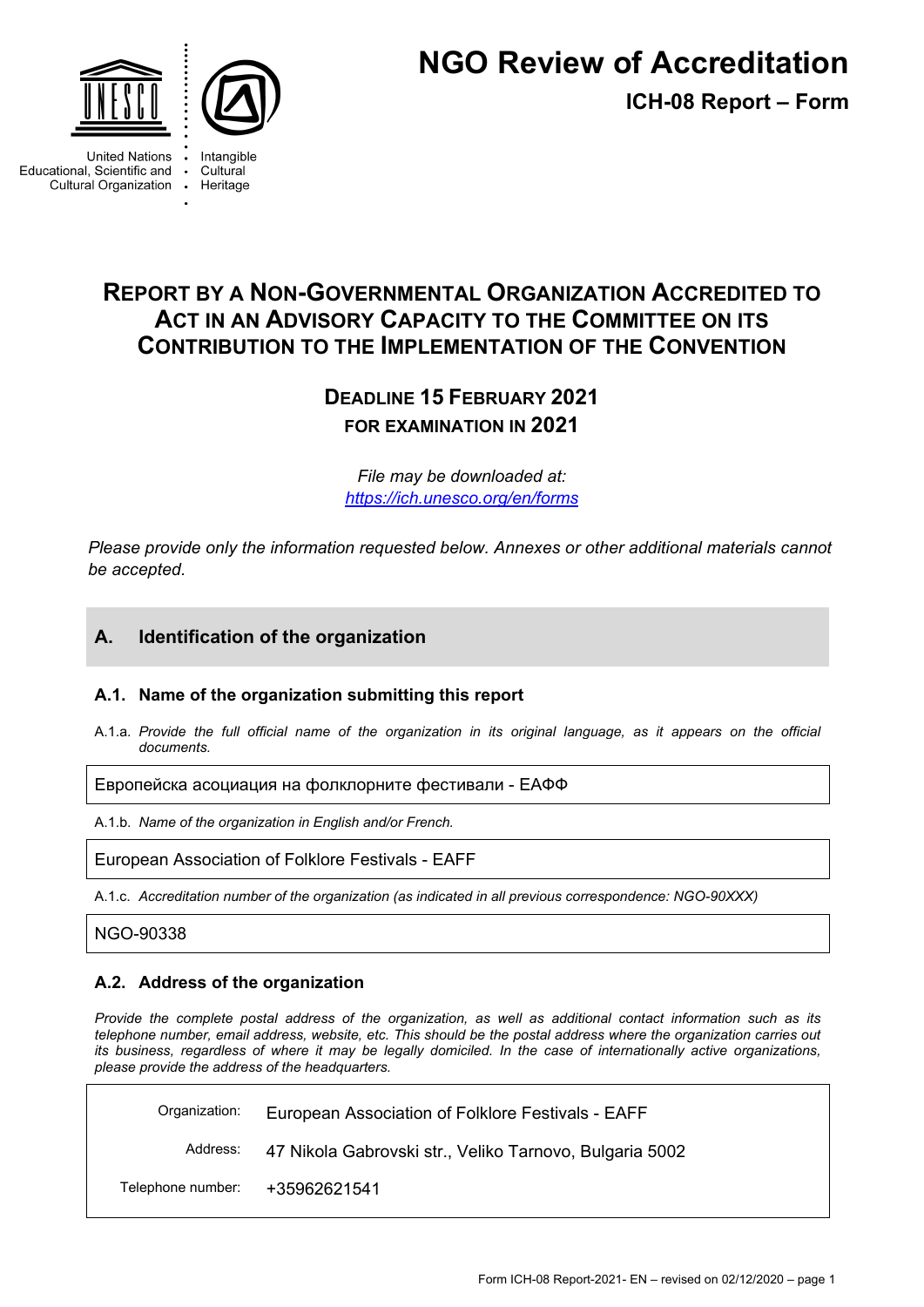| Email address:                 | office@eaff.eu                                                                        |
|--------------------------------|---------------------------------------------------------------------------------------|
| Website:                       | www.eaff.eu                                                                           |
| Other relevant<br>information: | Facebook: https://www.facebook.com/EAFForg<br>https://twitter.com/EaffOrg<br>Twitter: |
|                                | Instagram: https://www.instagram.com/eaff.eu/                                         |

### **A.3. Contact person for correspondence**

*Provide the complete name, address and other contact information of the person responsible for correspondence concerning this report.*

| Title (Ms/Mr, etc.):           | Mr.                           |
|--------------------------------|-------------------------------|
| Family name:                   | Nikolov                       |
| Given name:                    | Kaloyan                       |
| Institution/position:          | President                     |
| Address:                       | Veliko Tarnovo, Bulgaria 5002 |
| Telephone number:              | +359887354425                 |
| Fmail address:                 | kaloyanik(at)gmail.com        |
| Other relevant<br>information: |                               |

### **B. Contribution of the organization to the implementation of the Convention at the national level (Chapter III of the Convention)**[1](#page-1-0)

*Distinguish between completed activities and ongoing activities. If you have not contributed, this should be indicated. Also describe any obstacles or difficulties that your organization may have encountered in such participation.*

**B.1.** *Describe your organization's participation in State efforts to develop and implement measures to strengthen institutional capacities for safeguarding intangible cultural heritage (ICH) (Article 13 and Operational Directive (OD) 154), e.g. in the drafting of ICH-related policies or legislation, in the establishment of national ICH committees or in other government-led processes.*

*Not to exceed 250 words*

European Association of Folklore Festivals - EAFF is an international /umbrella/ organization operating in more than forty countries. It was founded in 2007 and unites federations, associations, institutions and individuals active in the field of folklore, research, education, travel and culture. All are involved in the protection and promotion of traditional arts and festivities. EAFF operates mainly at European level and maintains close relations with partners in Africa (eg Morocco, Egypt,...), Latin America (eg Brazil, Mexico,...), Asia (eg India,

<span id="page-1-0"></span><sup>1.</sup> In case your organization operates in several States, please indicate clearly which State or States are concerned by your answers when filling in parts B, C and E.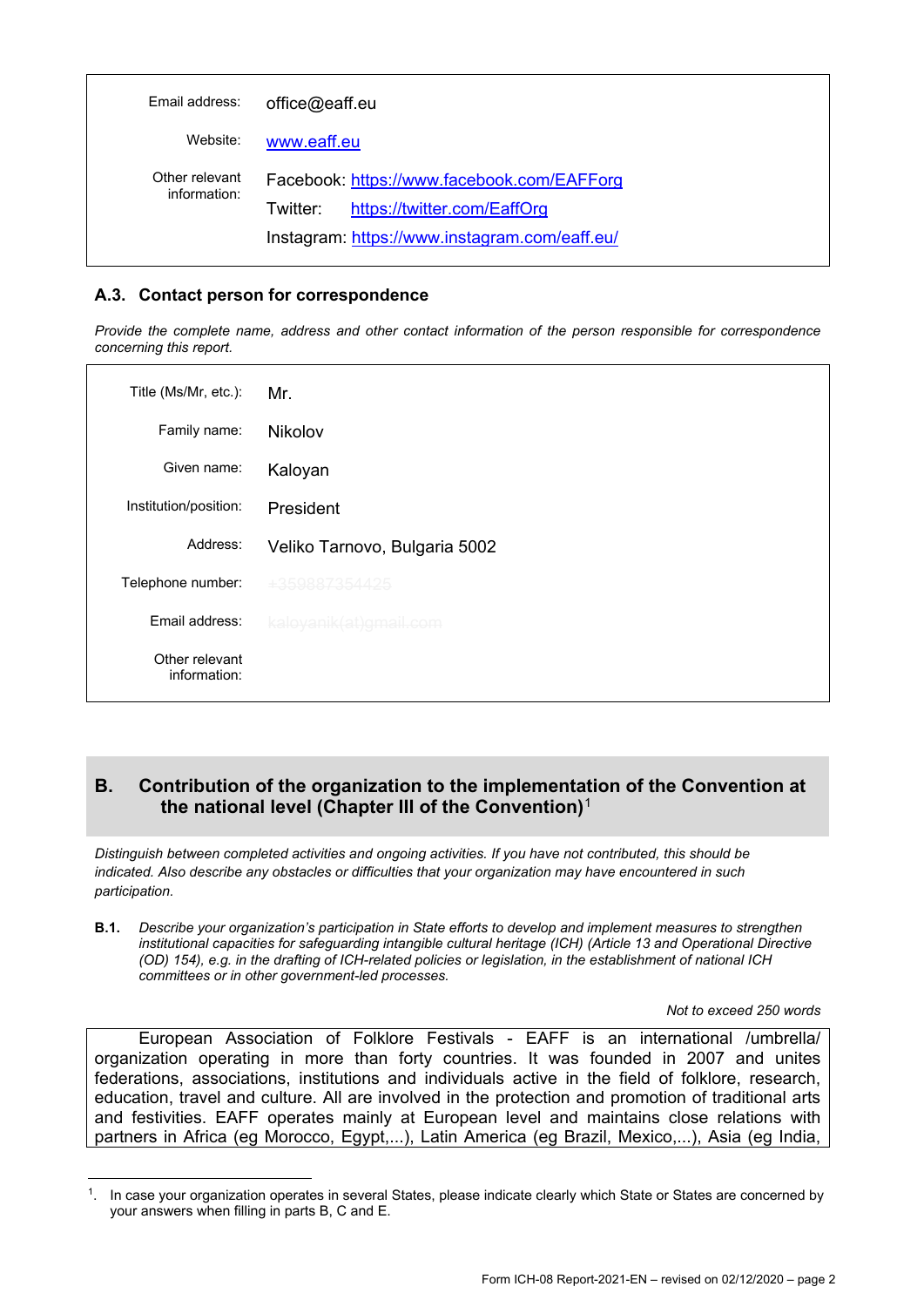Iran, Indonesia, South Korea, China, Uzbekistan, Mongolia...). However, on the one hand, the Association supports and encourages its members to support the efforts of their countries in preserving the ICH, as well as the assimilation of its values by a wide range of communities, groups and individuals, and in particular young people.

On the other hand, the EAFF is involved, through its individual representatives, in the efforts of countries in drafting policies or legislation related to ICH. For example, in Bulgaria this is the case with the active participation of the head of the EAFF expert council - Prof. Mila Santova in an expert group appointed by the Minister of Culture, currently developing the complete documentation on national policies for safeguarding of ICH, as well as an inventory of the Bulgarian National list of the ICH.

The Association has registered 522 festival members and 386 individual and collective members. Last but not least, the Association encourages its members to be actively involved in the preparation of application files for inclusion in the national and world lists of elements of the ICH in cooperation with the national authorities.

**B.2.** *Describe your organization's cooperation with competent governmental bodies for the safeguarding of intangible cultural heritage (Article 13), including existing institutions for training on and the documentation of ICH (OD 154).*

*Not to exceed 250 words*

Individual and institutional members of the EAFF work with government authorities to safeguard the intangible cultural heritage in their own countries and are encouraged to do so by the EAFF. EAFF and the Institute of Mathematics and Informatics at the Bulgarian Academy of Sciences organize an annual conference Cultural Historical Heritage: Preservation, Presentation, Digitization. EAFF and the St. Petersburg State Institute of Culture organize a scientific conference "Living Cultural Heritage".

In a systematic way the implementation of the cooperation can be presented as follows:

- with the Ministries of Culture (eg in Bulgaria the Chairman of the EAFF Expert Council is a member of the National Council for Intangible Cultural Heritage under the Minister of Culture, and over the years he has also been its Chairman)

- with the Regional Center for Intangible Cultural Heritage in Southeast Europe, cat. 2 under the auspices of UNESCO (EAFF President is a member of the Executive board and the General Assembly of the Center 2)

- with the scientific institutions working on the issues of ICH in the respective countries, respectively through common programs, training of experts (through the possibilities of PhD training), preparation and implementation of scientific forums, seminars and other forms of specialized dialogue.

Favourable situation provides the fact that EAFF has and maintains direct contact with the bearers, through events organized by the Association and other forms of communication, which is a direct opportunity to share the values proclaimed by the 2003 Convention and supports the actions of governments in this attitude.

**B.3.** *Describe your organization's involvement in or contribution to the drafting of the State's Periodic Report (OD 152).*

*Not to exceed 250 words*

Not applicable. The European Association of Folklore Festivals - EAFF is an international organization and does not participate directly in the periodic reports of the States parties. However, some of its activities and the participation of its members are taken into account in the preparation of national reports.

**B.4** *Describe your organization's participation in the preparation of nominations to the Urgent Safeguarding List or Representative List, requests for International Assistance or proposals of Good Safeguarding Practices.*

*Not to exceed 250 words*

The European Association of Folklore Festivals - EAFF, as an organization, has not participated in the preparation of nominations in the Representative List, Urgent Safeguarding List and has not prepared a request for International assistance. Individual EAFF members are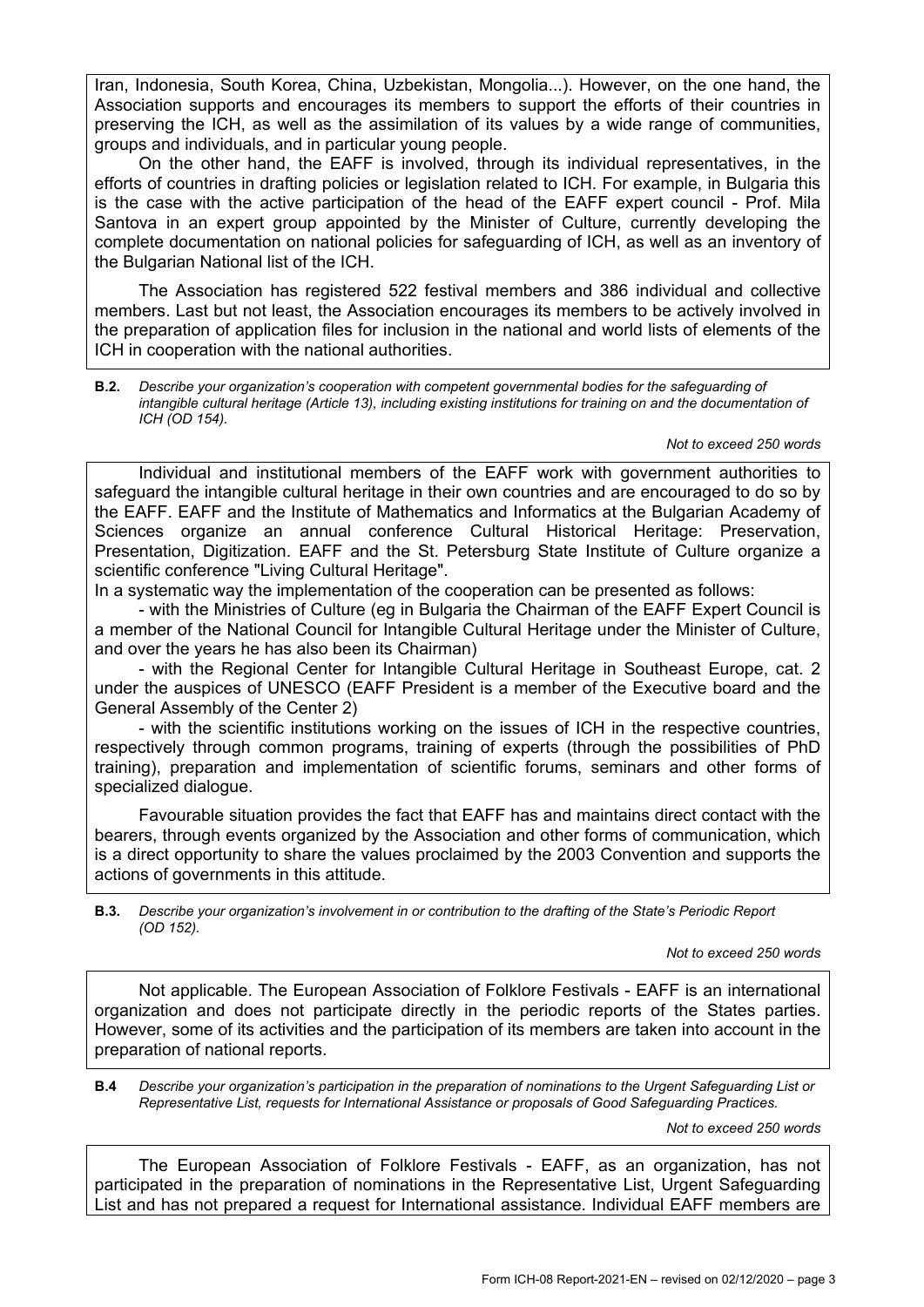involved in the preparation of documents for inclusion in the Representative List. For example, Bulgaria, which has a total of 4 national and 1 international inscriptions of elements in the Representative List, as well as 2 inscriptions in the Register of Good Safeguarding Practices or a total of 7 inscriptions, 3 of the inscriptions were made with files prepared by the Head of the International Council of ICH experts of the Association.

**B.5.** *Describe your organization's participation in the identification, definition (Article 11.b) and inventorying of ICH (Article 12, OD 80 and OD 153). Explain, in particular, how your organization cooperates with communities, groups and, where relevant, individuals.*

*Not to exceed 250 words*

Members of the European Association of Folklore Festivals – EAFF have participated in the identification, definition and inventorying of ICH see В.1., В.4., E.3.

- **B.6.** *Describe your organization's participation in other safeguarding measures, including those referred to in Article 13 and OD 153, aimed at:*
	- *a. promoting the function of ICH in society;*
	- *b. fostering scientific, technical and artistic studies with a view to effective safeguarding;*
	- *c. facilitating, to the extent possible, access to information relating to ICH while respecting customary practices governing access to specific aspects of it.*

*Explain, in particular, how your organization cooperates with communities, groups and, where relevant, individuals when participating in such measures.*

*Not to exceed 250 words*

The main activity of the European Association of Folklore Festivals - EAFF is aimed at promoting traditional performing arts, customs, rituals and celebrations and organizing events. For this purpose, the Association is in constant contact with communities, groups, individuals and their representatives. Contacts are made in which the information flows on several levels, the most important of which are:

- from the bearers - the knowledge about the richness of forms of ICH in the member countries of the Association is enriched

- from the Association - an information fund is formed and accumulated by documenting and providing for use to a wide range of users (carriers, researchers, representatives of government agencies, etc.).

The organized annually from the members of the Association of over 500 folklore festivals, conferences and seminars contributes to the good visibility of the elements of ICH. By motivating the study, practice and presentation of the elements to a large audience, EAFF helps to carry out the transmission to future generations, which is the basis for the preservation of ICH. The use of social networks for direct access, as well as television and streaming video platforms favors the involvement of the younger generation. Through the news section of the electronic platform of EAFF, organization contributes to timely informing and inclusion in the events, as well as awareness of the achieved results. EAFF publishes a magazine, a weekly bulletin, an online platform "Online stage", a platform for holding online competitions with public voting and voting by the jury. EAFF's information internet channels enjoy over 1 million visitors annually.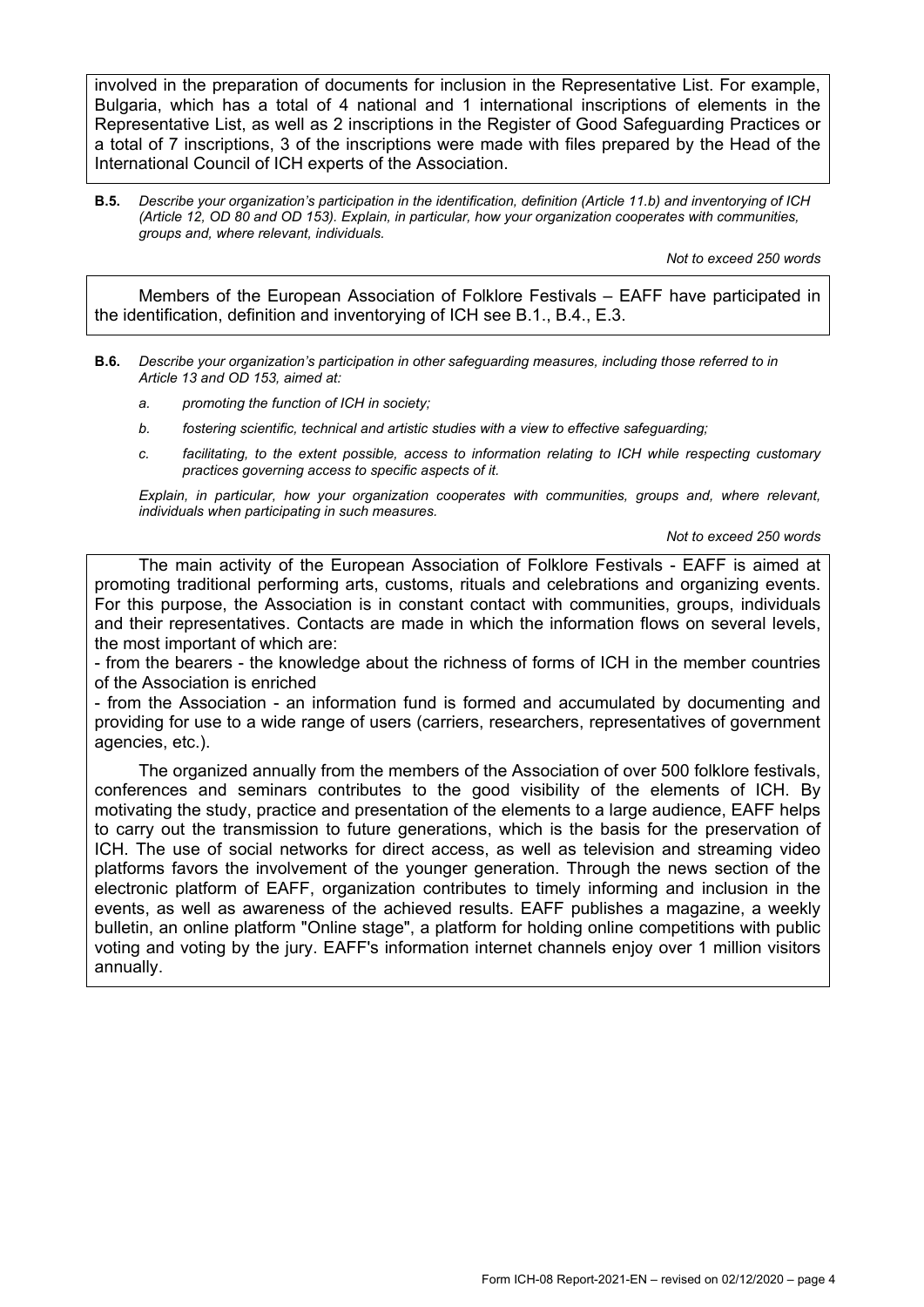- **B.7.** *Describe your organization's involvement in measures to ensure greater recognition of, respect for and enhancement of ICH, in particular those referred to in Article 14, ODs 105 to 109 and OD 155:*
	- *a. educational, awareness-raising and information programmes aimed at the general public, in particular young people;*
	- *b. educational and training programmes within the communities and groups concerned;*
	- *c. capacity-building activities for the safeguarding of ICH;*
	- *d. non-formal means of transmitting knowledge;*
	- *e. education for the protection of natural spaces and places of memory whose existence is necessary for expressing ICH.*

*Explain, in particular, how your organization cooperates with communities, groups and, where relevant, individuals when participating in such measures.*

#### *Not to exceed 250 words*

The structure of EAFF is oriented towards the promotion and holding of folklore festivals with international participation. EAFF tolerates the organization of special meetings within the festival programs in order for participants to get acquainted, to share and study different elements of national cultures. In this way it supports the understanding and tolerance between different cultures not only during the stage performances in front of an audience, but also between the participants in the respective festival.

On average, more than 150,000 participants, holders of intangible cultural heritage, perform on the stages of the folklore festivals organized by the EAFF members every year. In the process of preparation for participation in various festivals by organized groups for recreation of traditional songs, dances and customs, there are many cases when forgotten and not practiced customs, celebrations or traditional songs and dances are revived for a new life. This line of thought supports the research activities of the local population and research institutes related to the identification, implementation of transmission activities such as training, documentation of their skills and knowledge and promotion of ICH.

On the web-based platform of EAFF is built a specialized section UNESCO, connection with E-knowledge centre, Live streams Archives - archives of live broadcasting of festival programs, streaming platform, TV channel. EAFF encourages video recording of the current state of the elements of the ICH. In cooperation with television channels, over 7,000 hours of festival performances, ethnographic films have been broadcasted and archived, and over 2,000 weekly folklore television programs have been produced and broadcasted.

### **C. Bilateral, sub-regional, regional and international cooperation**

*Report on any activities carried out by your organization at the bilateral, subregional, regional or international levels for the implementation of the Convention, including initiatives such as the exchange of information and experience, and other joint initiatives, as referred to in Article 19 and OD 156. You may, for example, consider the following issues:*

- *a. sharing information and documentation concerning shared ICH (OD 87);*
- *b. participating in regional cooperation activities including, for example, those of category 2 centres for ICH established under the auspices of UNESCO (OD 88);*
- c. *developing networks of NGOs, communities, experts, centres of expertise and research institutes at subregional and regional levels to develop joint and interdisciplinary approaches concerning shared ICH (OD 86).*

*Not to exceed 250 words*

European Association of Folklore Festivals - EAFF is a NGO member in the General Assembly of the Regional Centre for the Safeguarding of Intangible Cultural Heritage in South-Eastern Europe under the auspices of UNESCO – centre category 2. The President of EAFF –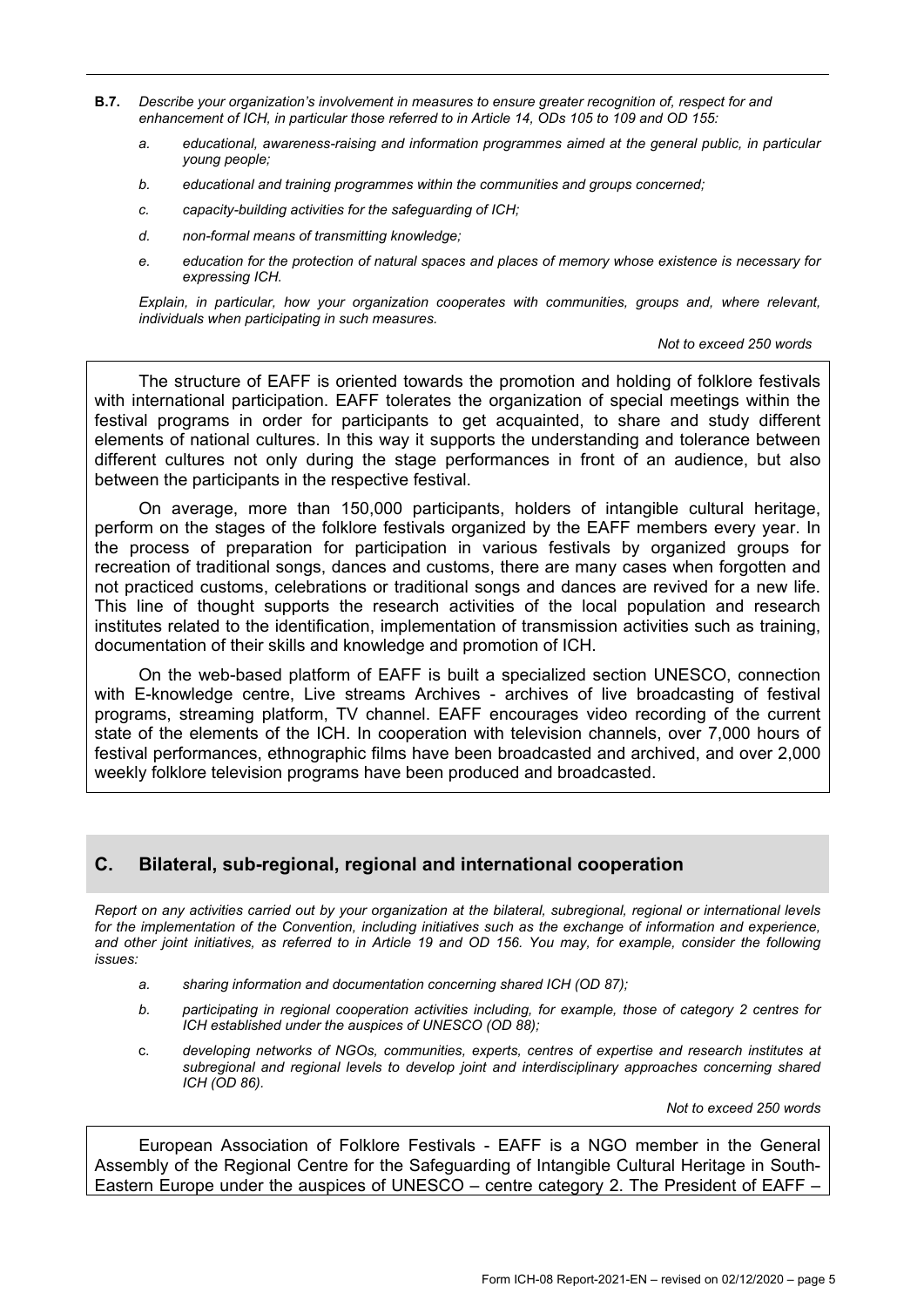Mr. Kaloyan Nikolov is a member of Executive board of the Centre.

European Association of Folklore Festivals - EAFF was one of the organizations included in the National workshop "Preparing nominations" which was held from 12 to 14 June 2019. The event was organized by the Regional Centre for the Safeguarding of Intangible Cultural Heritage in South-Eastern Europe under the auspices of UNESCO in cooperation with the Ministry of Culture of Republic of Bulgaria.

President of the European Association of Folklore Festivals - EAFF, Mr Kaloyan Nikolov has shared his experience and knowledge in the Webinar: Life, Environment, and ICH along the Silk Roads & Strategic Meeting on Silk Roads ICH Networking organised by ICHCAP - Intangible Cultural Heritage Centre for Asia-Pacific.

EAFF is an organizer and co-organizer of several science conferences in the field of ICH see. B.2.

### **D. Participation in the work of the Intergovernmental Committee for the Safeguarding of the Intangible Cultural Heritage**

**D.1** *Has your organization participated in the Committee meetings or those of the General Assembly? If so, please indicate which meetings you attended and describe the nature of your contribution to the Committee's work.*

*Not to exceed 250 words*

European Association of Folklore Festivals - EAFF was represented in 12 COM - 2017 in Jeju Island, Republic of Korea by Mr. Kaloyan Nikolov, Ms. Tstsaral Baatar, Ms. Tatyana Georgieva, 13 COM – 2018 in Republic of Mauritius by Mr. Kaloyan Nikolov, 14 COM – 2019 in Bogota, Colombia by Mr. Kaloyan Nikolov, Mr. Delyan Nikolov, 15 COM – 2020 online hosted by Jamaica, 7 GA – 2018 in Paris by Mr. Kaloyan Nikolov, 8 GA – 2020 – online, Paris.

The President of the European Association of Folklore Festivals - EAFF Mr. Kaloyan Nikolov is a member of Steering Committee of ICHNGO FORUM representing electoral group II – Eastern Europe for 2018 and cycle 2019-2021.

Mr. Kaloyan Nikolov is a member of Working group "Information and technology communication" and Working group "More balanced geographical representation of NGOs" at the ICHNGO Forum.

**D.2** *Has your organization served as a member of the Evaluation Body (OD 26 to 31), or as a member of the Consultative Body (between 2012 and 2014)? If so, please indicate the period.*

*Not to exceed 100 words*

Association EAFF is serving as a member of the Evaluation Body in cycle 2020-2023 presented by prof. Mila Santova.

**D.3** *In what way(s) has your organization provided advisory services to the Committee (OD 96) or in what way(s) do you foresee that it might provide such services in the future?*

*Not to exceed 500 words*

The European Association of Folklore Festivals – EAFF has established an International Council of ICH experts of EAFF, which seeks to promote the exchange of information and mutual assistance of experts in the field and to support the exchange of good practices in the field of search, preservation, documentation and presentation of intangible cultural heritage. The EAFF hopes that through the joint efforts of the Convention Secretariat and a possible NGO Capacity Building Program, it will support the efforts of responsible state institutions not only to describe and identify elements of the intangible cultural heritage in the national list and the list of intangible cultural heritage of humanity, but also in the efforts of the Secretariat of the Convention to assist States parties administrations and legislators in harmonizing legislation and taking supportive measures to help safeguarding the intangible cultural heritage.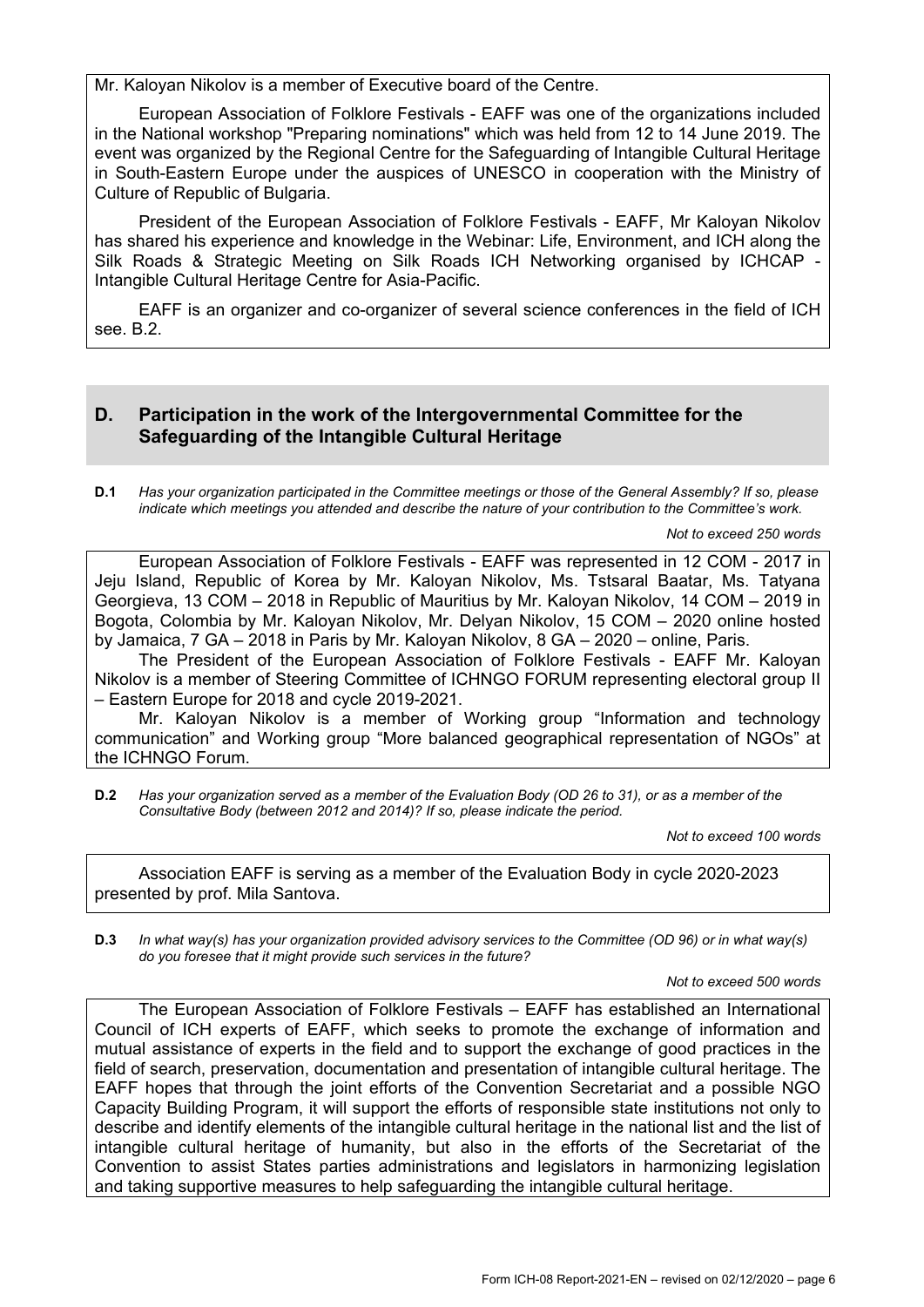### **E. Capacities of your organization to evaluate nominations, proposals and requests (as described in OD 27 and OD 96):**

**E.1.** *Nominations, proposals and requests are available for evaluation only in English or French. Do members of your organization or your staff have a very good command of English or French? If so, please indicate which language(s) and the number of those members or staff.*

*Not to exceed 250 words*

Due to the specifics of the activities of the European Association of Folklore Festivals -EAFF, the team of the association speaks fluent English. As EAFF is an international organization it is used to work in a multilingual environment. The official EAFF working languages are English, Russian and Bulgarian. There are also members of the association who speak French. The members of EAFF that have a very good command of English or French and have knowledge for understand and can be involved in preparation of nominations, proposals and requests in context of 2003 Convention are more than 1.

**E.2.** *Does your organization have experience in working across several ICH domains? Please describe your experiences.*

*Not to exceed 250 words*

- Focusing mainly on the performing cultural forms, EAFF has capacities in all areas of the ICH, described in Art. 2 of the 2003 Convention.
- **E.3.** *Describe the experience of your organization in evaluating and analysing documents such as proposals or applications.*

*Not to exceed 250 words*

As Chairman of the International Council of ICH Experts of EAFF Prof. Mila Santova is a member of the National Council of ICH under the Minister of Culture of Bulgaria. She is the leader of the team of experts who prepared the ICH inventory in Bulgaria; Author of the decree of the Council of Ministers for filling in the national inventory; She was chairman of the National Expert Council on ICH, as well as a long-time director of such research organizations as the Institute of Folklore and the Institute of Ethnology and Folklore with the National Ethnographic Museum at the Bulgarian Academy of Sciences. Mila Santova is the main initiator and author of the Bulgarian national policies for protection of ICH, and is currently working on their inventorying.

**E.4.** *Does your organization have experience in drafting synthetic texts in English or French? Please describe your experience and indicate in which language(s) and the number of those members or staff.*

*Not to exceed 250 words*

The team and experts of ICH of the European Association of Folklore Festivals – EAFF have experience in drafting synthetic texts in English and French.

**E.5.** *Does your organization have experience in working at the international level or the capacity to apply local experience to an international context? Please describe such experience.*

*Not to exceed 250 words*

European Association of Folklore Festivals - EAFF works on an international level. One of the main objectives is to promote and foster exchange of experiences and good practices among festival participants and wide public. European Association of Folklore Festivals – EAFF helps its members to organize international festivals and events during which bearers of ICH can present their knowledge, safeguarding initiatives in order to share them with others.

European Association of Folklore Festivals - EAFF promotes international cooperation and issues information on promoting and safeguarding traditional arts.